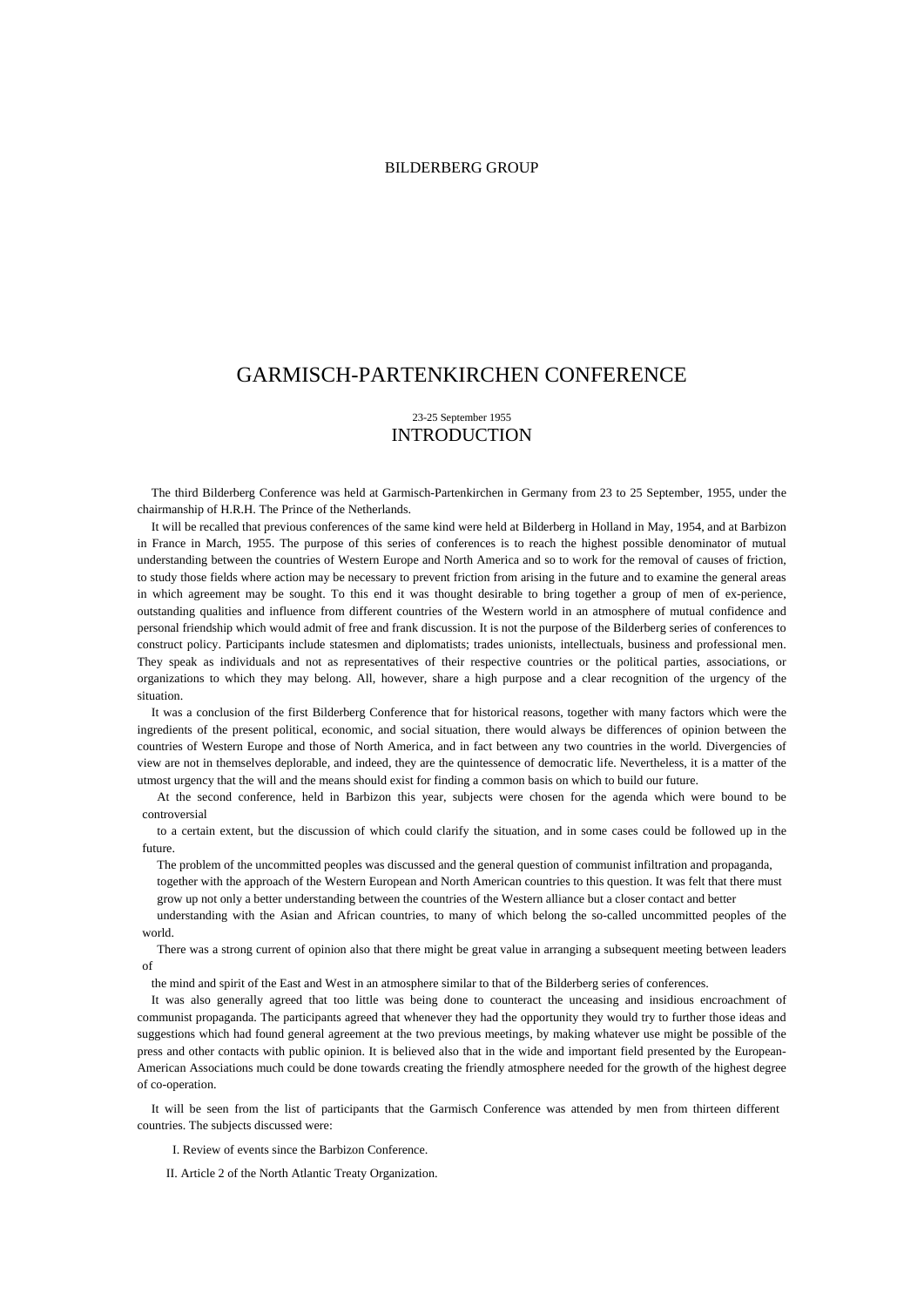III. The political and strategic aspects of atomic energy.

- IV. The reunification of Germany.
- V. European unity.

VI. The industrial aspects of atomic energy. VII. Economic problems:

- *(a)* East-West trade
- *(b)* The political aspects of convertibility
- *(c)* Expansion of international trade.

In order to allow participants to speak with perfect frankness and in the knowledge that their words would not be read outside the conference circle, the Chairman asked for the utmost discretion. The press, as at the previous conferences, was not admitted, and this document should be treated as strictly confidential and for the personal use of the recipient only.

## A press statement, released at Garmisch-Partenkirchen on 26 September, 1955, is reproduced in the Appendix to this report. SUMMARY OF CONSENSUS OF OPINION AT THE CONFERENCE

## A. *The changes in internal characteristics and external behaviour of the Soviet regime.*

The group noted that during the last year or two there have been significant changes both in the internal characteristics and the external behaviour of the Soviet regime. These changes are such as to deserve the considered attention of the Western peoples, and give some grounds for hope that the problem of Soviet Russian power and ideology will not be necessarily over the long term what we have known it to be in the past. Nevertheless, they have not yet led to any alterations in the Soviet position on major issues that could warrant in the slightest degree any modifications in the military posture of the Western countries as embodied in the policies and arrangements of NATO, or in their efforts to strengthen the free world politically and economically. Nor can there be any relaxation of vigilance in the face of other devices directed against the unity and the inner strength of the free world.

On the contrary, it is obvious that if the Western powers should permit themselves to be led into a premature relaxation of their defence effort, or into a slackened pursuit of their political and economic goals, this might very well give rise to renewed false hopes and miscalculations on the Soviet side which could undo even those slender elements of hope and encouragement implicit in the present situation.

On the other hand, there is also the opposite danger of needlessly rebuffing Soviet moves which may offer an opportunity for the establishment of a better atmosphere in internal relations and of inflicting on the peoples of the free world a discouragement greater than circumstances would warrant. It must be made clear to the Russians that every positive move on their part towards an improvement of relations with the' free world will meet with an appropriate response.

In the coming period, Western policy will have to bear in mind constantly these two preoccupations. An undue emphasis on either of them can be distinctly dangerous. A carefully selected blend of unshakeable firmness and willingness to put forward and seriously to examine suggestions affords prospects that warrant reasonable optimism as to the possibility of preserving peace without jeopardy to the security of the free nations.

#### B. *The North Atlantic Treaty Organization*

During a broad discussion, the different aspects of the role of NATO were examined:

1 The need for maintaining and even increasing the effectiveness of the Atlantic Pact on all levels was recognized, for on the vigour of the Atlantic Pact depend largely the chances of negotiation and peace.

2 The military effort must be continued and maintained to the point necessary to prevent all temptation to resort to violence.

3 Emphasis was laid upon the importance of the Atlantic Community strengthening itself by making use of all facilities, including those offered by the Pact, for economic, social, and psychological co-operation.

C. *The Political and Strategic Aspects of Atomic Energy* The group discussed the impact of atomic energy on the political and defence • f the free countries of the West. No agreement was realed as to any method by which atomic warfare could be limited without surrendering the freedom of action of the Western countries to defend themselves but it was generally felt that their defensive arrangements are already based on the use of the minimum atomic or nuclear force necessary.

If the devastating effect of nuclear war acted as a deterrent to aggressive action and made war less likely it followed that the struggle on the ideological front would become more intense. The West must prepare itself for this development by increasing in every way the vitality of its society.

D *The Reunification of Germany* There was general agreement within the group as to the urgency of this problem as expressed by many speakers. There could be no real security in Europe until the reunification of Germany had been achieved on a basis of real freedom.

In discussing the Soviet's interest in German reunification there was a general feeling that the Soviet was not so much interested in the reunification of Germany as in the terms which she could get for it. It appeared that her object was still to use reunification as a central device to detach Western Germany from the Western security organization and eventually to absorb her into the Soviet satellite system. Some participants expressed the view that the Soviet had a fear of what she called capitalist encirclement and eventual attack by the Western powers. Whether this fear was real or false, the West should not abandon the hope of a possible successful approach by means of a security arrangement which would not endanger NATO or impair German freedom.

There was a general consensus of opinion that in these circumstances great caution and great patience were needed in any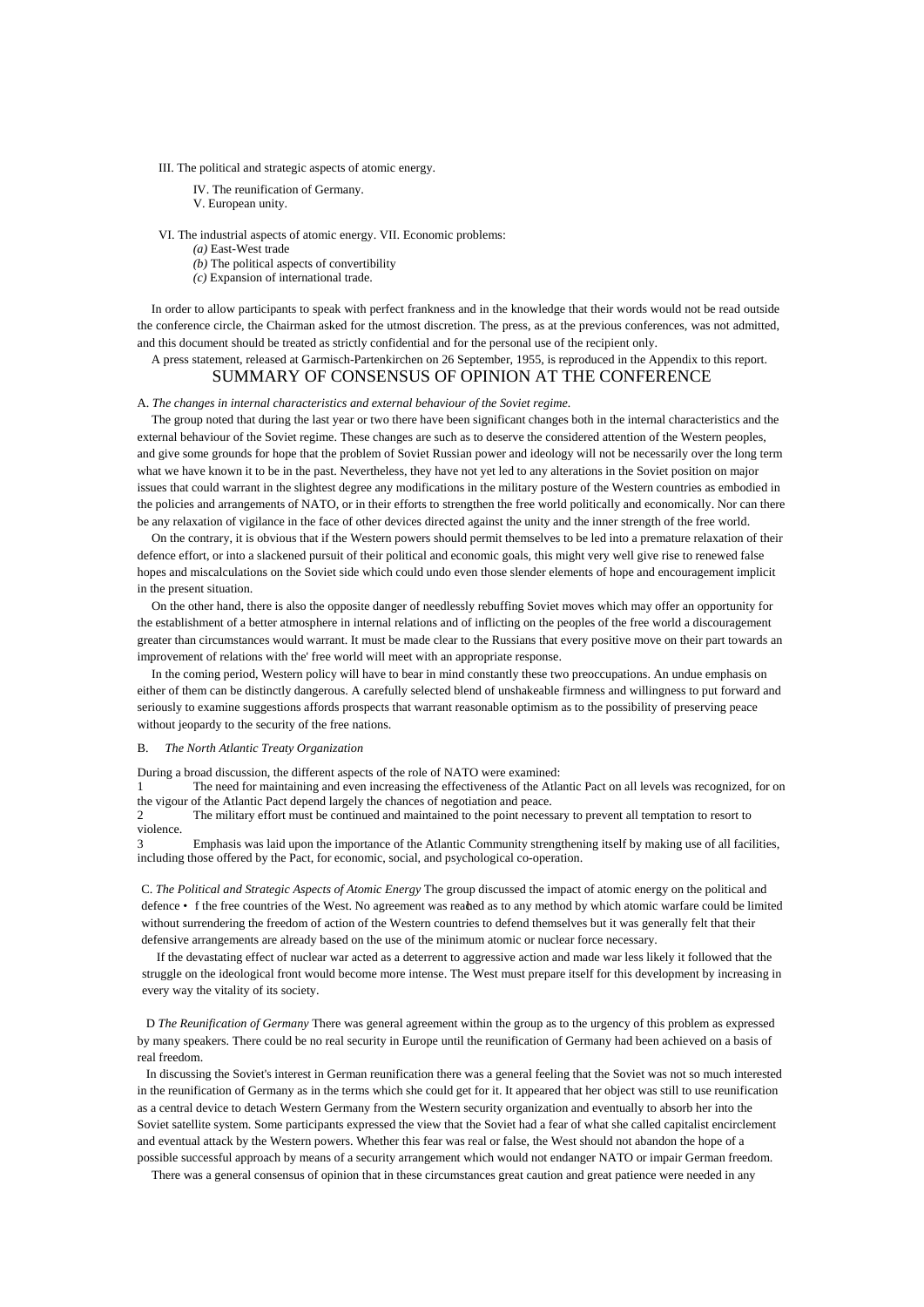approach to the solution of this important problem.

#### E. *European Unity*

The discussion on this subject revealed general support for the idea of European integration and unification among the participants from the six countries of the European Coal and Steel Community, and a recognition of the urgency of the problem.

While members of the group held different views as to the method by which a common market could be set up, there was a general recognition of the dangers inherent in the present divided markets of Europe and the pressing need to bring the German people, together with the other peoples of Europe, into a common market. That the six countries of the Coal and Steel Community had definitely decided to establish a common market and that experts were now working this out was felt to be a most encouraging step forward and it was hoped that other countries would subsequently join it. The need was generally accepted to press forward with functional integration in the economic domain particularly with regard to the industrial utilization of atomic energy.

It was generally recognized that it is our common responsibility to arrive in the shortest possible time at the highest degree of integration, beginning with a common European market. It was also generally agreed that the tariff walls surrounding this common market should certainly not be higher and should possibly be lower than the average of the existing tariffs now applied by the individual countries concerned.

F. *The Industrial Aspects of Atomic Energy* During this discussion a consensus of opinion manifested itself in certain points.

The future of the human race is bound up with the development of nuclear energy.

2 The cost of research, development, installation, and the training of large numbers of specialists is very high. Thus the developmental expense which must be put into what might be called the first and second generations of reactors meant that economic justification would come after this. Nevertheless in the next few years this problem can be expected to be solved.

3 As a result of the high cost it is of vital importance that Europe should combine her resources, since the cost *per capita*  in any single country would be far greater than that in the United States with its larger population and resources.

4 The opportunity to initiate joint action in Europe should be seized before atomic development has been crystallized along national lines and at a time when vested interests have not yet established the obstacles which may make co-operative action more difficult, if not impossible, in a few years' time.

5 The opportunity to develop this new source of energy is an opportunity to increase productive output and is directly connected with the establishment of a common European market. Around it can be built, if the opportunity is not lost, a new aspect and a new hope for the unification of Europe.

6 The quickest possible steps should be taken towards the integration of Europe in respect to the industrial use of atomic energy, and joint planning, training and research should be started as soon as possible. The possibility of extending this particular form of integration to other than European countries was also emphasized.

#### I. REVIEW OF EVENTS

## SINCE THE BARBIZON CONFERENCE

A European rapporteur surveyed the international events of the past six months. There had been a political evolution which might be called sensational; the conclusion of the Austrian Treaty, the visit of Bulganin and Khrushchev to Yugoslavia, the Summit Conference in Geneva, and lastly, the Atomic Conference in Geneva. The question was whether this was illusion or reality.

There seemed to be no serious reason to believe that the communist leaders had become less communist and therefore the changes in Soviet foreign policy were only tactical changes. Perhaps we were entering into a new "Litvinov" period. There seemed to be a parallel in the situation today according to what the Soviet leaders had themselves told us. Their statements indicated that there was a serious crisis in Soviet agriculture and in the productivity of Soviet industry, and there was an undoubted political crisis as a result of the adjustments made after Stalin's death. There was a tendency in the West to say "In spite of threats and Soviet actions we have set up the Western European Union and this has brought the Russians to the negotiating table." Was this really true? Or was it that Russia, having been unable to prevent the ratification of the Western European Union, was trying to prevent its implementation and aiming at neutralizing NATO? Russia could be likened to malaria. It was wrong to believe oneself dead when the fever was high and even more wrong to believe oneself cured when the attack was over. It was necessary to use the period when the fever subsided to take a cure and build up resistance against the next attack and this should indicate the action which we should take to meet the new turn in Soviet policy.

The cold war, as we had known it, had been a trench war, whereas the new conflict, called co-existence, was a war of movement. The change over from a trench war to a war of movement had often resulted in serious military disasters and we should be very careful lest this transition also caused disasters in the political field. There were serious dangers in the new diplomacy by television rather than by negotiation and it was of great importance that we should not lower our guard. While we all sincerely hoped that the Russians really wanted peace, we must never forget that they may only wish to disrupt the military and political organization of the Western world and that they will try to exploit all the difficulties which may arise between Europe and America.

It was significant that Khruschev himself, speaking recently in Moscow, had said that the Russians always spoke the truth to their friends as well as to their adversaries. They were in favour of the relaxation of tension but if anyone thought that, to achieve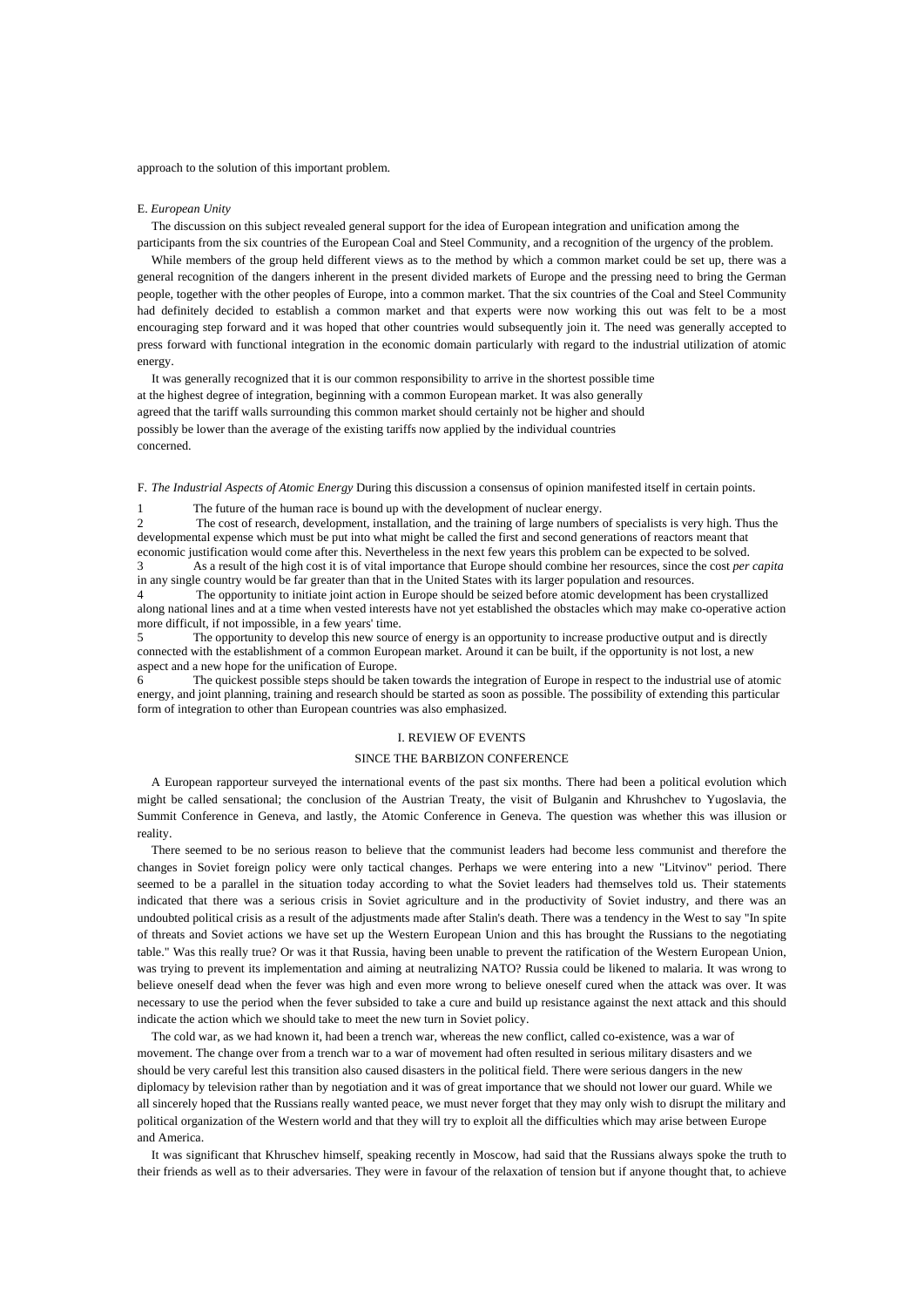it, they were going to forget about Marx, Lenin and Engels, he would be wrong. This was as likely to happen as it was for Easter to fall on a Tuesday. They were for co-existence because both capitalism and socialism exist in the world, but they would always stand for the construction of socialism. They did not believe that war was necessary for that, since peaceful emulation would suffice.

An American participant next described the current trend of United States affairs and policies affecting Europe. Since Barbizon the United States had gone through a period of relative tranquillity in its public opinion which had been remarkably quiet on foreign policy matters and a mood of moderation prevailed. The Austrian settlement and the Geneva talks on atomic energy had been well received and the misgivings with which the Summit Conference had first been viewed had given way in the end to satisfaction that some good might have been achieved. The speaker agreed, however, that great caution was necessary. The United States was also entering its quadrennial fever of presidential elections, a fact which could not but complicate to some extent United States foreign policy arrangements. With regard to diplomacy by television which had been mentioned by the first speaker, he felt that we should note that United States foreign policy would continue to be subject to a vigorous and interested public discussion, since a government in his country could not expect to follow an important policy over a considerable period of time without full discussion, full understanding and support by a large proportion of the population.

The speaker mentioned two long-range issues of great importance. The first was the meaning of the new Soviet diplomacy and its effect upon the solidarity of the free world. Radically different assumptions about Soviet policy might lead us into dangerously divergent paths. We must seek the proper balance between vigilance and strength on the one hand, and willingness to negotiate and settle specific issues as steps towards reducing tension on the other. Would our essential Western unity melt under the new Soviet sun and our inevitable differences loom larger? What would our attitude now be towards the fate of our friends in the Soviet satellites ? Would we be wise and sophisticated in the more difficult competition in non-military fields and determined in sustaining the economic and other burdens of this competition? We need a common view, common strategy and common determination since communism would become more seductive if it were to modify its two most repelling aspects of ruthless totalitarianism and armed aggression, and would present us with an even more serious problem than in the past.

The second issue, or set of issues, which might divide and weaken us arose in the Pacific. The United States was orientated towards two oceans and concerned about Pacific security only slightly less than Atlantic security. This was why Americans were exercised about the problem of Japan earning a living in the world in which she finds herself and were disappointed at the reservations which accompanied the admission of Japan to the GATT agreements. And then there was the problem of China. Here we were confronted by a problem which was far more than a technical question of credentials and recognition, and the China question could seriously affect our total relationship unless we could find a basis of agreement among ourselves.

A Canadian speaker could not find very much in Canadian opinion which differed from that described by his American colleague. Technically and diplomatically the United States and Canada were in the same position but opinion in the latter country had been increasingly worried about the realism and wisdom of non-recognition of China and that was an anxiety shared by all political parties. Another United States speaker felt that it was important to recognize that the major differences that had existed between Russia and the Western countries since the recent war did not arise basically from the ideological disparity between the two systems, although that was important, or even from the personality and methods of Stalin himself, but rather from the fact that the destruction temporarily of the power of Germany and Japan left great political and military voids in the world and there was no agreement in 1945 between the major powers on the Western side, on the one hand, and Russia on the other, as to how these voids should be filled. Internal conditions in Russia could change. There could be a strong subjective reaction, as the speaker thought there had been, among Soviet officialdom against the many manifestations of Stalinism, and there could be a changed outward direction of approach to the Western world. All this did not alter the nature of Soviet political interests *vis-a-vis* Europe as they had emerged from World War II. There were more encouraging long-term factors. A parallel had been drawn between the present period and the Litvinov period of the late 'twenties and early 'thirties and in many respects it had been well drawn. But there was something that was significantly different. Firstly in the late 'twenties and early 'thirties Russia was only entering upon the period of extreme nightmarish terrorism that endured for twenty years, from 1933 to 1953. Today she is emerging from that period, and from the speaker's own observations there had been a feeling of acute horror and revulsion in almost all ranks of the Soviet system of officialdom right up to the very top. Even the Soviet Olympus today seemed to be united primarily by the slogan "No return to the extremities and horrors of Stalinism". This, of course, implies a transition to something else and what that something else is we do not yet know. Perhaps the Russians themselves do not know and for that reason they might be facing something in the nature of a new constitutional crisis.

Secondly, there was the state of mind of what might be called the Soviet cultural and scientific elements, a body of people far more numerous and important today than they were in the late 'twenties. At that time there was a great stir of real ideological enthusiasm among these people while today their minds were dominated by something which might be described as political apathy and a burning desire for world contacts, appreciation, and the opening of a window to the Western world. These forces were the more powerful for the reason that they began to grow up under Stalin but were repressed under him and had now come out with redoubled force. That might affect both the internal nature of the Soviet system and the entire tenor of its relations with the outside world. It might be said that nothing had changed but the manners of Soviet diplomacy but we should not underrate the importance of manners on the final results achieved in life.

they might be faced in the near future. NATO had imposed upon itself the rule that it would not use forces greater than were necessary to accomplish its tasks.

A European participant commented on the fact that the Western world had largely been occupied during the last few years with defensive measures. While this might be true as far as military questions were concerned, it was not true that the initiative had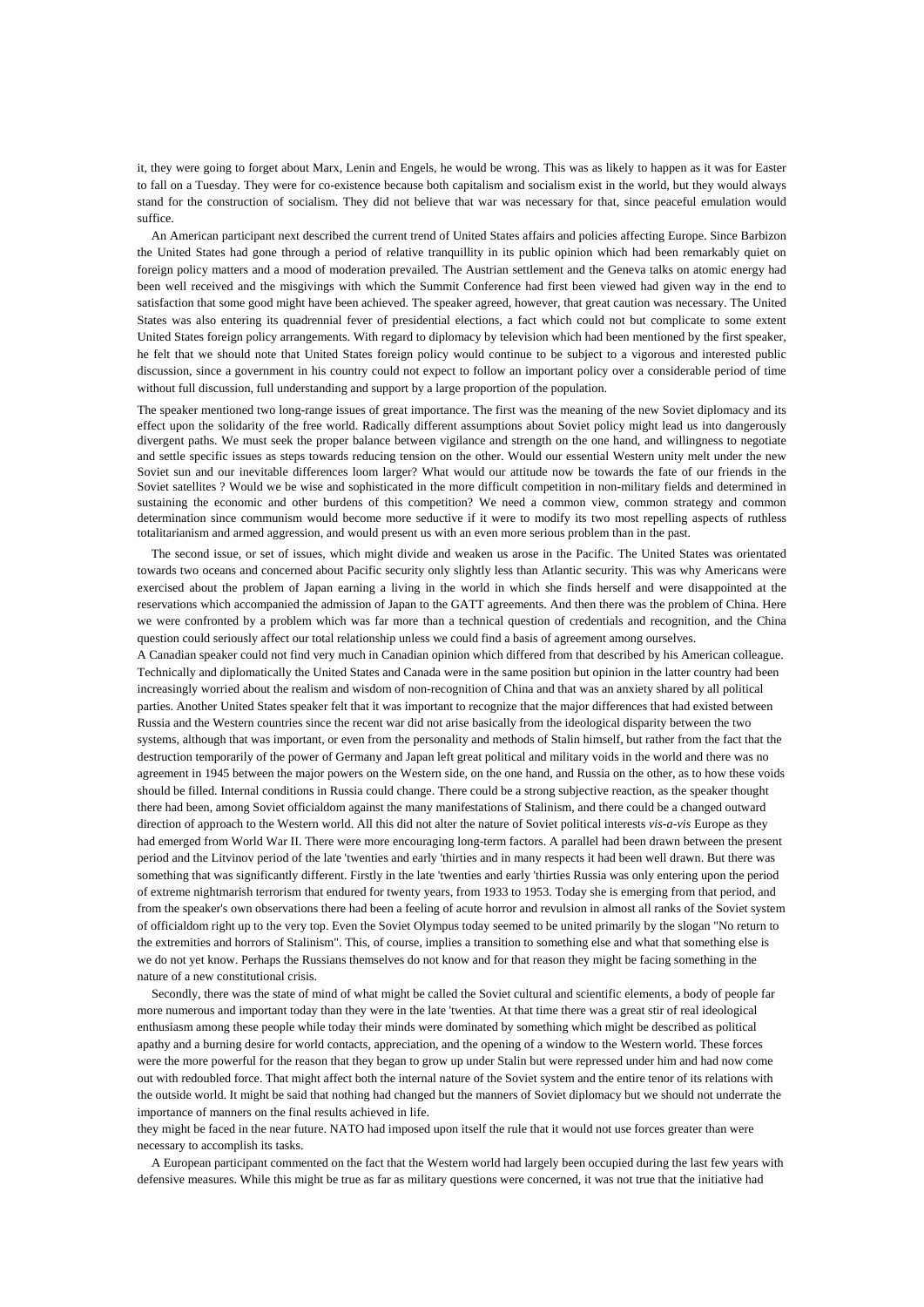been surrendered, since NATO itself and the development of its institutional strength amounted to seizing the initiative. But now the Russians, by launching their campaign of charm, had again seized the initiative. They had been forced to launch their new campaign as a result of NATO and of Western co-operation and we were moving from the cold war to the hot peace. Article 2 might provide a method by which we could regain the initiative, and this was a matter which might well be discussed here.

There was a body of opinion which held that NATO could not undertake the kind of development on the spiritual side that was required in Europe, and that the member countries themselves must do this. NATO had in any case a most inadequate budget for this purpose. One of the functions of the Bilderberg Group, therefore, might be to help to create a realization, through members in their own countries, that NATO has a mission which is a mission of peace as well as of defence. Much good had been done in this direction by the references to NATO by Queen Juliana of the Netherlands when she opened her Parliament recently. It had to be remembered that the Russians were spending a billion dollars at least on propaganda, and in fact spent more money in jamming our propaganda programmes than the free world spends on its own propaganda. It was felt that most effective propaganda could be developed from the human experience of NATO which could be used to familiarize people with the kind of co-operation that NATO represented. There was, for instance, a monthly magazine published by NATO, but more than this was required.

A British participant felt that the recent NATO meeting of parliamentarians of its member countries had not been as strikingly successful as it should have been and that NATO had not identified itself sufficiently with the conference. He felt that more than this was required. Possibly some parliamentary group might be conceived in connection with the NATO organization which could meet each year and serve as a means of education and propaganda for the NATO effort.

Another speaker felt that the question was not so much one of propaganda but one of what NATO itself could do to inspire people and prepare them psychologically for the use of nuclear weapons should this become necessary for their defence. While the United States had done so much to pool its military resources through the NATO mechanism little had been done to pool its political and economic resources in the same manner and the question was asked how far would the United States be willing to go in this direction. The more that atomic weapons were developed the more it might be possible that they would not be used and this gave even greater emphasis to the importance of conventional weapons and of the spirit of the Western people. It would be of great use if NATO officials could bring pressure on their governments to prepare young people in their respective countries for the task which they would have to face as members of the armed forces of NATO.

Other participants were more concerned with the hard core of military reality, which was the real responsibility of NATO, than with the economic and political aspects provided by Article 2. Some nations were displaying tendencies to reduce the military resources which they were making available through NATO, and it was essential that these tendencies should be checked. It might be regarded as a military duty for the free nations to engage in mutual discussions before taking unilateral action.

It was also pointed out, as an objection to the further implementation of Article 2, that there was not an identity of membership between NATO and other European organizations in the economic field. It was further contended that for NATO to attempt to consider controversial economic matters might endanger that complete agreement among its members which existed in the military field.

#### III. THE POLITICAL AND STRATEGIC ASPECTS OF ATOMIC ENERGY

The Conference discussed the issues which arose from papers on this subject prepared by United States and European participants.

The trends in recent years towards the increase in the power of atomic weapons, their speed and range of delivery, were emphasized by most speakers, together with the fact that the West had now lost its atomic monopoly. Doubts were expressed, however, as to whether there could be such a thing as an atomic stalemate since, as both sides developed the means of delivering an atomic attack, the emphasis shifted to geographical considerations of target location and dispersal, base location and dispersal, and factors such as the maintenance and turn-round of aircraft and other weapons. Moreover, if the countries of the West maintained their unity of alliance they had a definite advantage over the communist world and might be able to look forward to a long-term maintenance of superiority in the atomic field. It should be possible, therefore, to build up a defensive system giving some degree of protection against the possibilities of a decisive surprise attack, and making atomic aggression extremely expensive to the aggressor. In any case, it would be necessary to build up such a defence and to preserve it.

Another speaker recalled the previous discussion in which it had been pointed out that we were now entering into a period of hot peace and that as the fronts were moving closer the ideological war would become more tense in all non-military, and particularly in the social and economic, fields. He feared that we were not sufficiently prepared for this new trend of events. It was equally dangerous to replace the argument of military strength by the argument that communism, as shown by recent changes in Soviet policy, would change. The important point would now be to get vitality into our society. A strong argument was put forward by a British participant in favour of a policy of graduated deterrence, by which the West would make a declaration that in the event of its being attacked, it would not use the hydrogen bomb at all unless it were first used by the enemy, nor would it attack centres of civilian population outside a specific battle area unless, again, the enemy did so first. It was claimed that such a policy would make a total thermo-nuclear war very much less likely, since it was in the interests of both sides to avoid the destruction of their cities; this would become particularly relevant as the Soviet became able to strike the cities of the United States. Massive retaliation therefore had become far too drastic to be justified, and was in fact no longer necessary. On the other hand, the clear warning that atomic weapons would be used to repel any aggression would decrease the possibilities of war breaking out, and enhance the security of the "grey" areas in which the Soviet might think that the United States or her allies would not be prepared to commit themselves, at the same time providing the necessary counter-balance to communist superiority in manpower. Since the West would be dependent on the use of its large ports in the case of Soviet aggression, a great advantage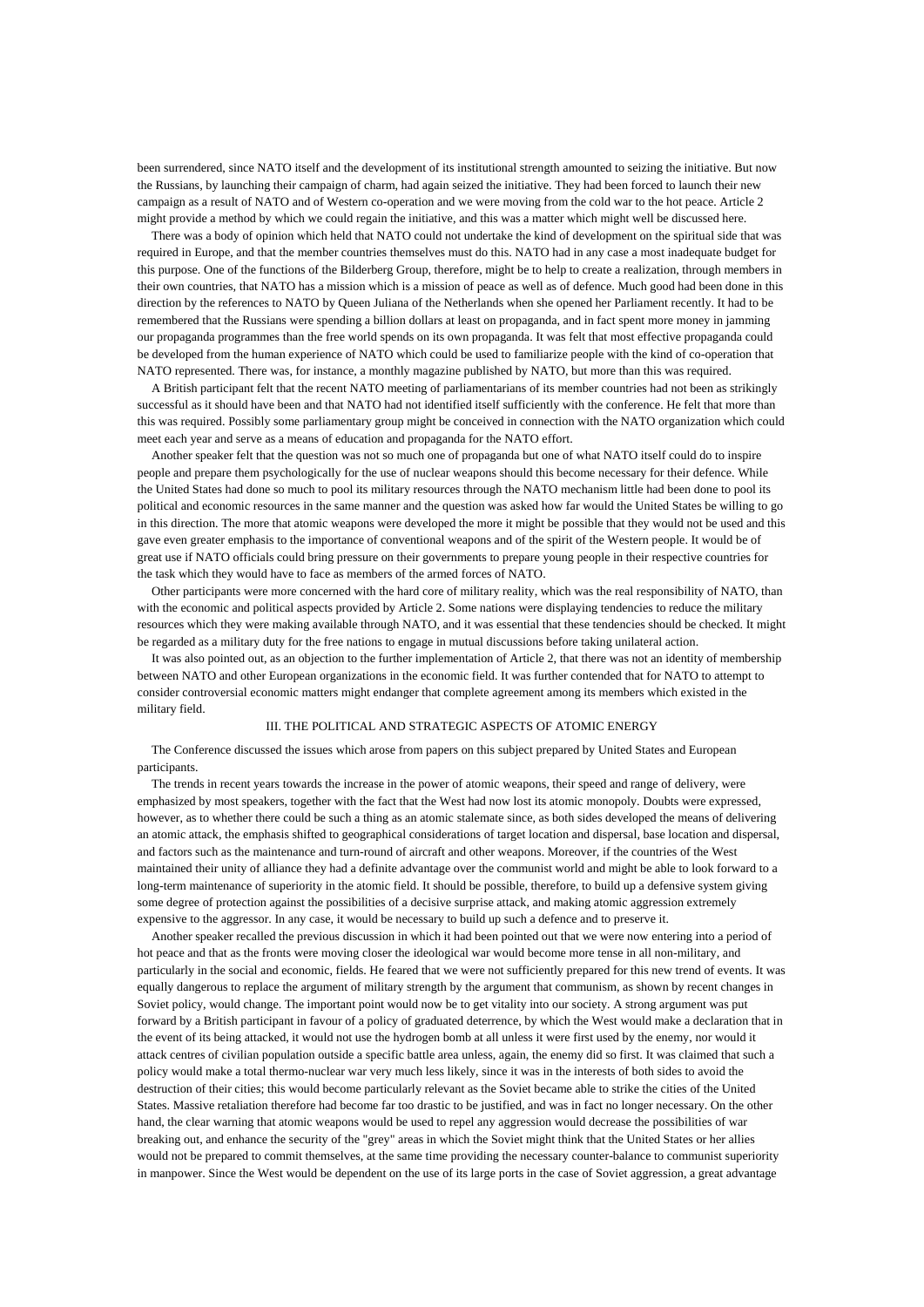should be gained from the adoption of such a policy. It was realized that the chief difficulty would be that of establishing distinctions in nuclear weapons and targets which would not break down in war, but that this disadvantage was outweighed by the moral, political, military, and economic advantages.

It was not possible to reach any basis of agreement on this proposal. There was, however, a general feeling that the West had already adopted a policy which was close to that of graduated deterrence in that it was unlikely to use more atomic force than was absolutely necessary. Many speakers emphasized the danger of limiting freedom of action in the face of aggression by making any previous announcement or promise which, in the event of dire emergency, it might not be possible to fulfil and which might in fact prove to be an invitation to aggression. It was not in the interests of the West that there should be a general atomic war, and if war did come atomic weapons should be restricted to the minimum use in the minimum geographic area wherever possible, while still achieving the objectives for which we would be fighting. Meanwhile, it was absolutely necessary that the West should maintain, and increase, its strength, that NATO should be given all the assistance possible to this end and that the free institutions of the West should be strengthened and made more vital in order to meet changing conditions.

IV. THE REUNIFICATION OF GERMANY

Discussion of this subject was marked by a very understandable sense of urgency, expressed by the German speakers in particular, for some solution which would bring about unification. Apart from the natural feelings of the German people, there was a feeling clearly expressed on the German side that there could be no lasting peace in Europe while this problem remained unsolved and that the time factor in solving it was one of very considerable importance. Meanwhile the totalitarian upbringing of the younger generation in the Eastern zone would seem to be going forward and communist ideas were gradually permeating the lives of the people.

To this must be added the reaction of the German people themselves and the feeling that a divided Germany could not be allowed to crystallize into a permanent conception. Against the background of the evaluation of the problem there was the question of what the Russians might gain from reunification. Russia had a considerable interest in obtaining economic help and recent visitors to Russia had emphasized that this was particularly true in connection with the responsibilities which the Soviet Union had assumed towards the industrialization of China in order to avoid being faced on the East by an eventually inimical China and on the West by the enemy represented by the free world.

There was also the desire of the Russians to effect some kind of security arrangement arising from a fear, which may or may not be a real one, that there might some day be an attack against her by the Western capitalist powers. German speakers made it clear that the Soviet would hope to use reunification as a central device to detach Western Germany from the Western security arrangements which already exist; then there was the Russian interest in maintaining an Eastern German government which would recognize the Oder-Neisse line. There was the Marxist belief in the ultimate collapse of the West and that certainly affected the Russian time-table. The discussion brought out the interest of Russia's long-term policy in the maintenance of the Oder-Neisse line and the retention of part of German territory within the Polish border. From the communist viewpoint, moreover, the turnover to the West of a former communist state would have a most unfortunate effect on the other satellites. In evaluating the possibilities of reunification the main differences were differences of emphasis. There was a feeling on the part of some participants that it might be possible to work out a pattern for reunification, not within the framework of the Paris agreements, but within the framework of a Germany closely tied to the West if the West were willing to pay the price of an overall security arrangement and were willing to provide economic assistance. An American participant discussed the probable course of Soviet policy and indicated that in his judgement the greatest diplomatic thrust would be directed by the Soviet towards Bonn and not towards the Western powers and that they would no doubt use their position in Berlin to give them additional bargaining power. Another American speaker suggested that the United States' attitude up to the present had been to avoid confusing the reunification issue with the security problem and to keep reunification well to the forefront. A French speaker held the view that his country's policy would certainly, although not altogether happily, support proposals on reunification made by the Western powers and, though it would be unlikely to give active support to a policy of negotiation for reunification, it would offer no active resistance.

There was some support for the suggestion, emphasized by a United States speaker, that the possibilities of reunification would be greatly enhanced if they could be thought out in terms of some larger, perhaps global, settlement. A British speaker raised the question as to whether this global settlement might have as one of its elements the possibility of mutual disengagement of the opposing forces in Europe. This would have to include not only the liberation of the Soviet zone of Germany but also the general detachment of the satellite countries from their present dependence on the Soviet, secured by free elections, before it could be accepted by the West. A German speaker, and indeed almost every German speaker on this question, emphasized the need of reunification and the fact that peace in Europe could not be achieved without it. He gave very strong assurances to his partners in the Western alliance that whatever would be done by Germany would be done not merely in consultation but in agreement. He stressed again the importance of the time element and the problem which arose from the need to blend patience with initiative whilst satisfying an impatient public opinion. Finally he made it clear that the question of reunification was based on the assumption that a price could be found which the Russians might be willing to accept at some point in the future, and under some conditions, so that reunification would become a possibility. He underlined the very important fact that Bonn would take no step to recognize the East German government and that the present German government would not take any action which would amount to giving up the Paris agreements and the arrangements made with NATO. The implication that Western Germany's connection with NATO could be used as a card for bargaining purposes caused some concern but the speaker cleared up this point by giving further assurances that it was certainly not the intention of Bonn to sever the NATO connection.

A French speaker threw into relief the relation of European integration to the problem of German reunification, and another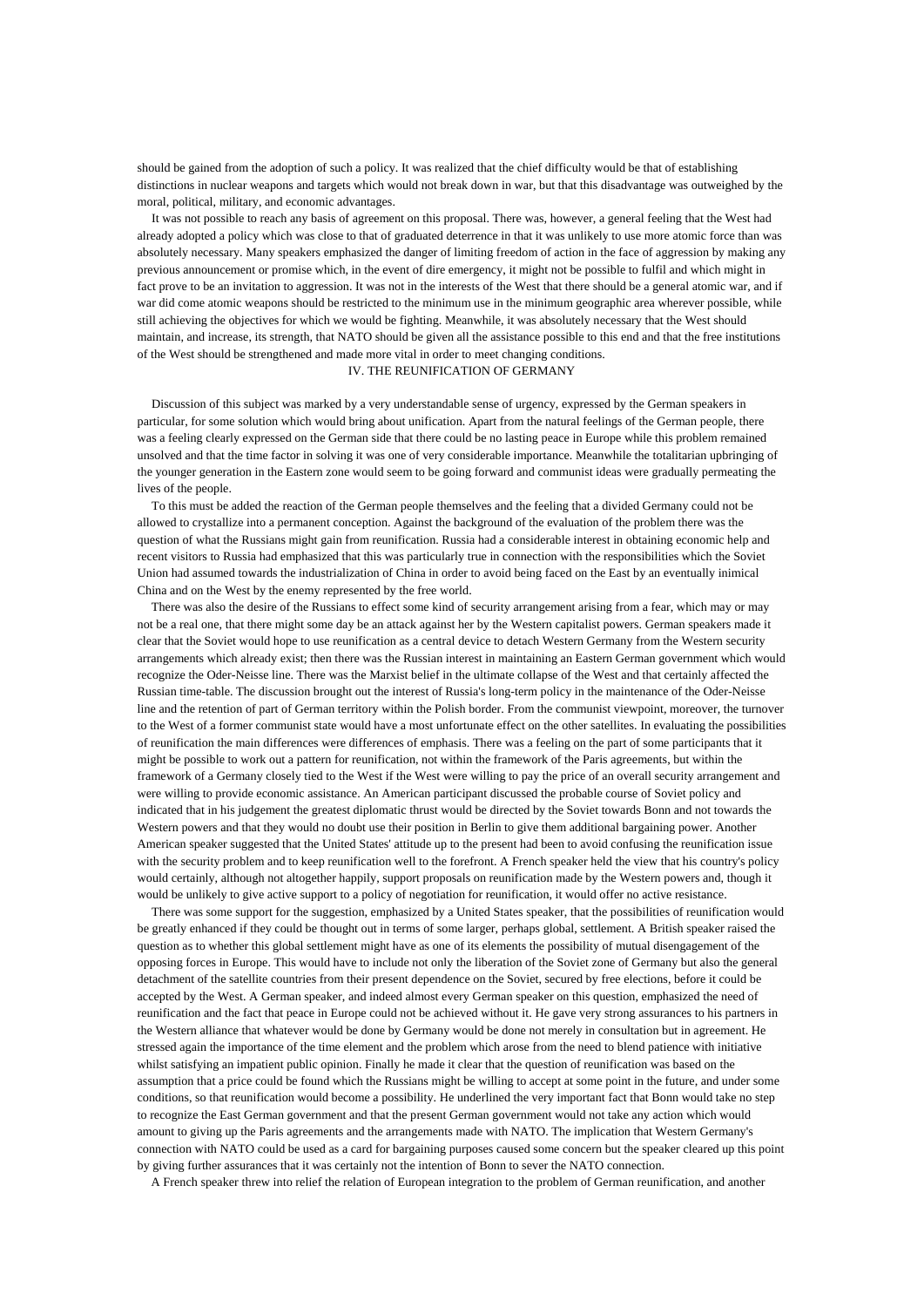German speaker stated his conviction that the greatest matter of interest to the Soviet union would be some effective security arrangement, since he agreed with earlier speakers that there was a genuine fear in the Soviet Union of capitalist encirclement which was a constant topic of conversation in Moscow. The significance of the discussion, however, lay in the fact that there were no very clear areas of disagreement; while some were implied and some perhaps not wholly cleared up, all speakers had shown their awareness of the urgent need to achieve the reunification of Germany on terms which would not endanger the freedom of the Western world.

### V. EUROPEAN UNITY

The discussion affirmed complete support for the idea of integration and unification from the representatives of all the six nations of the Coal and Steel Community present at the conference. There was an assurance that the failure of the E.D.C., while perhaps interrupting the momentum of the movement towards integration, had by no means stopped it, and an expression of determination to carry out integration as representing the best means of assuring peace and permanent prosperity for Europe and the world. There were differing views as to the steps which should be taken and the forms through which integration should be achieved, and some expression by certain European participants of the view that in the economic field it might be better to proceed through the development of a common market by treaty rather than by the creation of new high authorities which would exercise jurisdiction over specific economic sectors. On the other hand some speakers took the other view, indicating that the creation of some form of high authority was essential to achieve a common market.

A European speaker expressed concern about the need to achieve a common currency, and indicated that in his view this necessarily implied the creation of a central political authority. A participant, speaking as a German industrialist, said that, having fought for integration before, German industry was still determined to pursue the same purpose, but he expressed considerable doubt as to the functional approach to integration by moving from one economic sector to another. In his view, the common problems of differences in labour standards and currencies and the various elements entering into the common market must be brought nearer to parity as a condition of further progress.

Another speaker urged that the various states which were to constitute the future Europe should henceforth encourage by all possible means the setting up of medium sized European societies where individuals of different nations could pool their ideas, work together, and learn from their mistakes. From the general discussion on this subject it was evident that there was a lingering anxiety in some quarters as to the possible German attitude in the next generation, or in so many years. There were also economic reasons behind this anxiety. The prosperity of today could not be counted upon to continue indefinitely and without crises. The position of 50 million people in Germany in the world market must, therefore, be considered. The United States had high tariffs; the Commonwealth had preferential rights; l'Union Francaise had the same thing; and there was Japanese competition stimulated by lower social conditions. Thus it was necessary to bring the German people into a common European market as quickly as possible and it was here that the great danger of the future lay if there were no United Europe.

German speakers pointed out that there was no large communist party in Western Germany and no extreme right wing. These things had been eliminated not by police measures but by the vote. There was far less nationalism in the schools and universities than ever before. Germans were certainly aware of the fact that they could not even preserve the freedom of Western Germany without the assistance and co-operation of the Western powers and would therefore voluntarily join any alliance or organization of the West designed to strengthen the freedom of Western Germany and which at the same time held out the hope of extending that freedom to the whole of Germany.

A United States participant confirmed that the United States had not weakened in its enthusiastic support for the idea of integration, although there was considerable diffidence in America as to how this enthusiasm should be manifested. Another United States participant urged his European friends to go ahead with the unification of Europe with less emphasis upon ideological considerations and, above all, to be practical and work fast.

Throughout the discussion there was considerable emphasis on atomic energy as forming, perhaps, the most hopeful area in which integration could proceed, the point being made that the peaceful industrial development of atomic energy requires resources of man-power, scientific "know how", and materials which may be beyond the resources of the individual European countries. While a United Kingdom speaker had expressed the inclination of Britain not to participate in general integration, he suggested that the British, too, might be willing to see some form of division of effort in the area of atomic research. One of the reasons for the application of the principle of unification and integration to atomic energy was the fact that in the atomic field there were not the same vested interests that affect attempts to integrate other economic activities.

## VI. THE INDUSTRIAL ASPECTS OF ATOMIC ENERGY

This subject was introduced by a United States rapporteur on the basis of a paper previously circulated. The speaker discussed the matter of sources of energy and the methods by which they are utilized for the generation of electric power and other energy requirements, recalling that the progress of the human race had been largely dependent upon the utilization of energy. The great conventional sources of energy, upon which modern civilization was dependent, were not evenly distributed throughout the world in accordance with the distribution of populations and their use was greater in industrially highly developed countries than in the under-developed countries. Nor were these resources of conventional fuel inexhaustible; on the other hand requirements, particularly of electric power, were expanding at a rate which was doubling itself every ten years. Hydraulic resources in Europe would all be fully developed in a few years, conventional sources of fuel were having to be supplemented by shipments oi fuel from other parts of the world and power plants which had been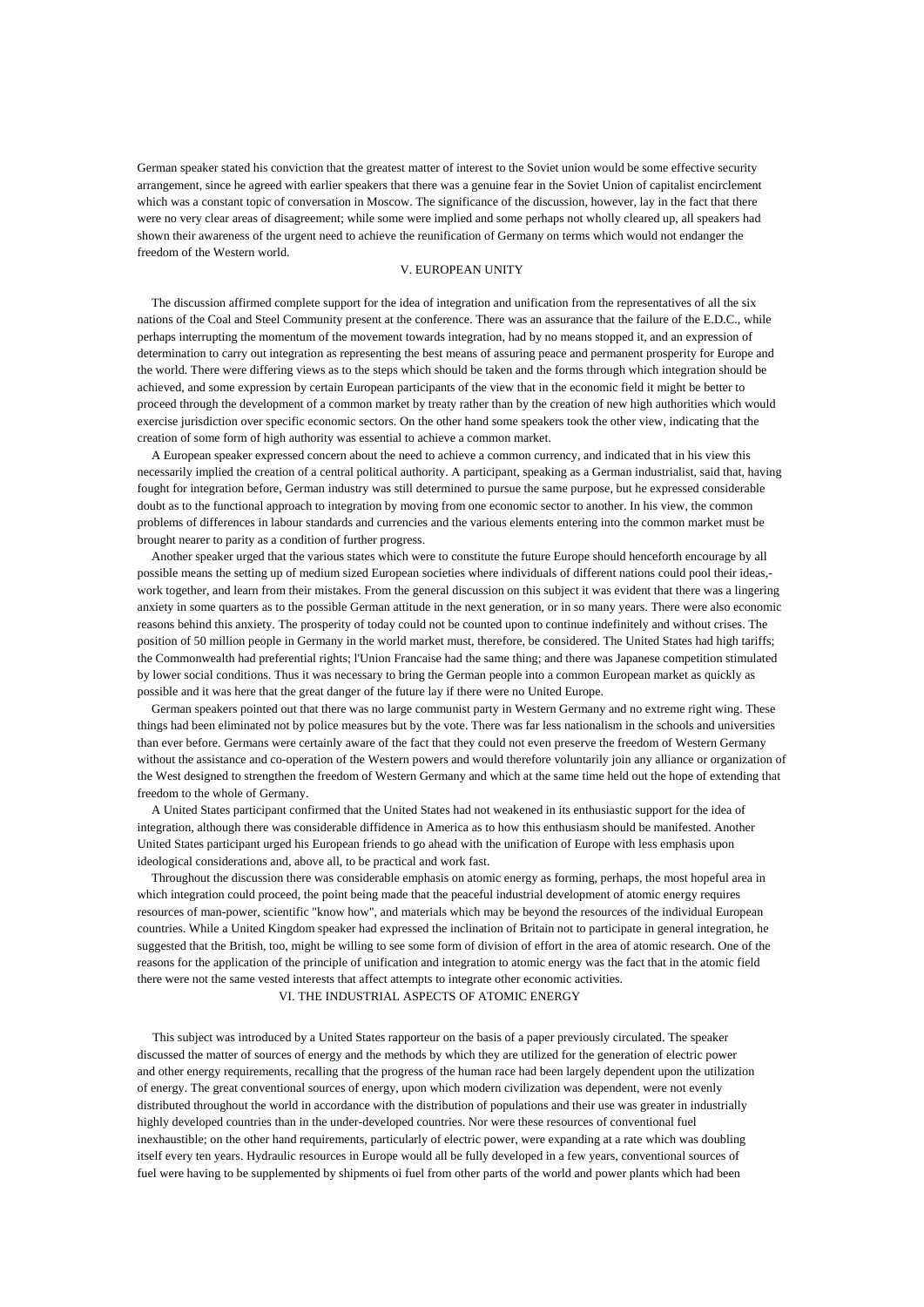using solid fuels were being converted back to the use of liquid fuels. The problem was how to develop the use of the new type of fuel, with its vastly superior potential of energy, in a way that would make it competitive and economic, and how it could be fitted into the economy not only of a developed country but of an under-developed one. The speaker discussed various types of reactor and the four main channels of development which had to be kept in focus. First there was the technical and engineering accomplishment by which energy was released and transformed into electric or other power; secondly, there was the commercial and economic aspect by which the engineering achievement was accomplished on a sound economic basis; thirdly, the legal and governmental aspects covering such problems as liability, health and safety, security, and inter-governmental relations; and fourthly came the management of the overall accomplishment, the extent to which the government moves forward and the extent to which private capital moves into the field. In the United States the Atomic Energy Commission had recently accepted an offer by private industry to organize a non-profit making corporation to finance and construct, own and operate a fast neutron breeder reactor, under licence from the Com mission. This corporation would be dedicated to research and development in the use of nuclear fuels and the results made known to the Commission and to others as directed by the Commission.

Discussion brought out the heavy developmental expense that went into what might be called the first generation of reactors and probably into the second. Economic success had to be looked for in subsequent generations. Economic reactors at this stage were likely to be large reactors and therefore those countries which were the most highly developed would benefit from atomic energy earliest and to the greatest extent. Transmission lines could, however, be used to bring about a better balance between sources of energy and the areas of its utilization. The matter of educated and experienced man-power was extremely important, and in the U.S.A. during the next ten years it would probably be necessary for 10,000 or 20,000 new people to be educated and given experience. During the next ten or fifteen years it was believed that the answer would be found to the problem of the economic production of atomic energy and that development would come more quickly than might be thought because everywhere the human mind was being focused on it.

A United States speaker emphasized the influence of energy on productivity, or output per man hour. In 1948 the output per man hour in the U.S.A. was about two-and-a-half times that of Europe and the amount of non-human energy available to the industrial worker of Europe was 40 per cent of that behind the worker in the U.S.A. The European nations should, therefore, take every step necessary to advance as rapidly in the use of this spectacular form of non-human energy as the United States. Here and now was the specific opportunity for the European nations to pool their resources. If nationalism were allowed to creep into this situation and each country were to work on its own, Europe would lag far behind the United States. If, on the other hand, it would pool its brain power and resources it could, over the next fifty years, write a history entirely different from the history of Europe during the past half century. Europe must not only work together but must not fail to put non-human energy behind human energy. The implications of the use of atomic energy in the development of the under-developed areas were discussed, particularly where other fuel sources were inaccessible but where atomic fuel might provide an economic source of energy because the transport element of cost was insignificant. This was felt to be a matter of the economics of each case. It might be justifiable to use conventional fuels, transporting them to the point of utilization, rather than to use atomic fuels. To the cost of atomic fuel must be added other expenses such as the removal of the by-products and reprocessing which would render it less economic than the conventional sources of energy. In the utilization of electric energy, moreover, a far greater investment in its utilization is needed than in its production.

A Netherlands speaker voiced what was clearly a strong current of opinion when he urged the need to initiate international European action without delay. Two basic elements had evolved from the problem before the group; firstly, that the future of the human race was bound up with the development of nuclear energy and, secondly, the high cost of research, development, and installation, together with the necessary training of numerous specialists. In any European country this cost would be infinitely greater per head than in the United States with its much larger population. Nor would the man-power be available for training the larger number of technicians needed. The only attitude which Europe, with all her native genius, could profitably adopt was to pool her resources and to join together to produce results in a field where there had not yet arisen the vested interests which made co-operative schemes far more difficult to put into practice. What may be possible now in the way of launching European cooperation in the development of atomic energy might be much more difficult, if not impossible, in three, four, or five years from now. VII. ECONOMIC PROBLEMS

#### *The Political Aspects of Convertibility and the Expansion of International Trade*

The papers which had been circulated to the group on these two subjects, which have a certain bearing on each other, were discussed together.

A United States rapporteur, defining convertibility as a state of affairs in which there is a minimum of restriction on international trade, believed that a good deal of progress had been made in that direction since the war. But it was highly unlikely that the world would ever return to the theoretical perfection of the gold standard, because the experience of the 1930s showed us that, in a period of declining income the free flow of trade could accentuate unemployment. Therefore convertibility was politically acceptable only in terms of prosperity and growth. The increase in trade and prosperity both in Europe and the United States, however, was due in no small part to the steps which had been taken to reduce restrictions on trade, and the dollar gap had become a manageable problem. Inflation seemed to be the principal economic problem which could interfere with convertibility. In the light of the existing prosperity it would be a serious mistake not to do everything possible to further the removal of restrictions on the free flow of goods and capital. The speaker then dealt with the related problem of investment in underdeveloped countries where the present annual rate of \$3 billion generated an increase of about 1 to 1-5 per cent per year in the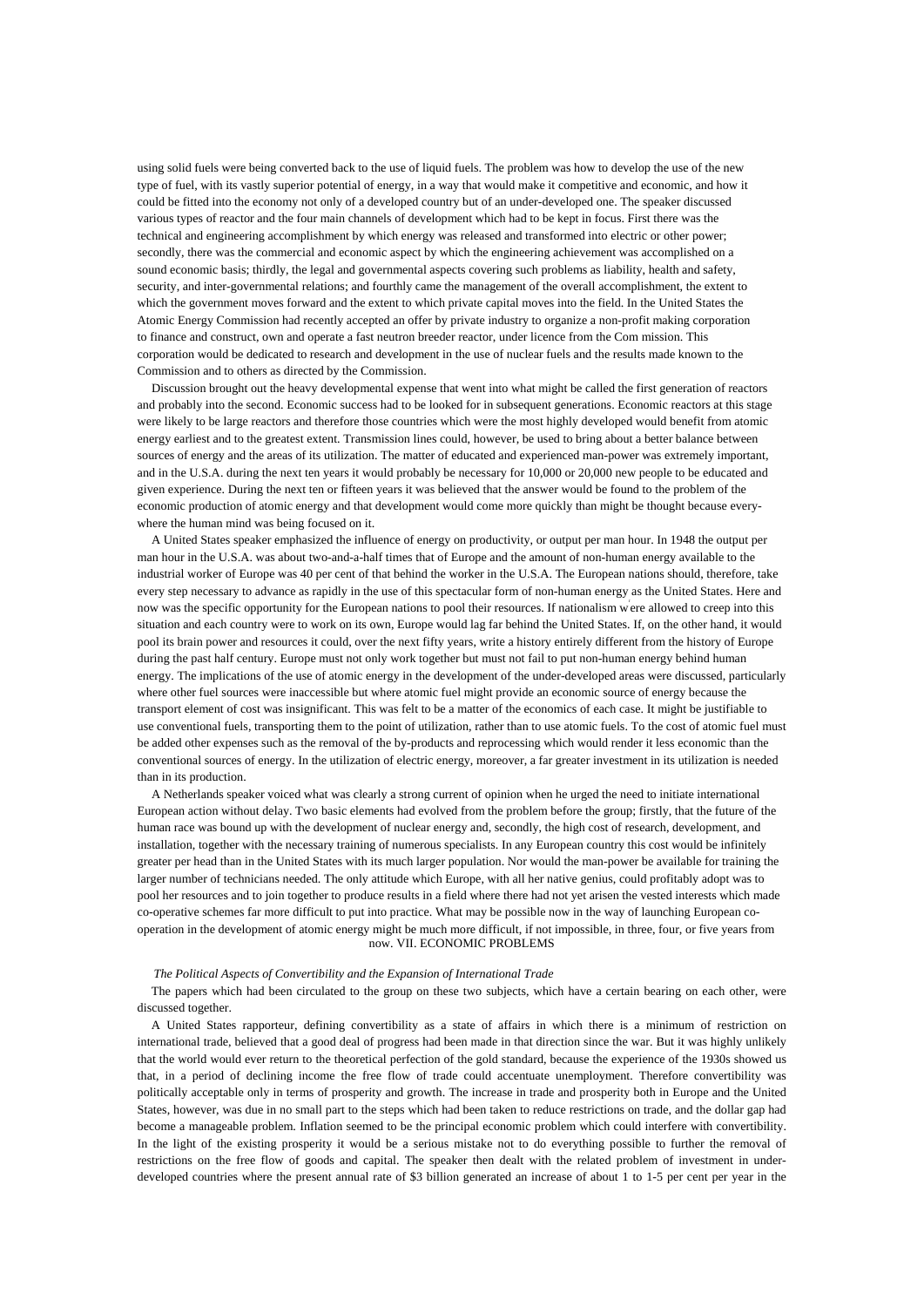standard of living. This was clearly not enough to satisfy growing political needs and ambitions. There was room for both governmental and private capital, the first to develop ports, roads, and utilities, the second in the field of raw material sources and industry. Both our moral responsibility and our self-interest were involved and at a time when political tensions had been reduced we should increasingly turn to investment in these countries.

A French rapporteur stressed the importance of not dramatizing the economic problems with which the Western world was now

faced. These were normal problems and we could only lose by giving them the kind of moral undertone which they should not have. Thus, recent American decisions regarding the tender for equipment for the Chief Joseph Dam; the tariffs on watches and

bicycles, and the recent warning to countries to cut their imports in oil might be unfortunate but should not become moral issues. On the European side we could not have a clear conscience in the field of protection and many European countries maintained restrictions which were not justified by balance of payments considerations. Our American friends had to bear pressures from groups of interests which were very much the same on both sides of the Atlantic.

On the other hand the United States had put into force a reduction of tariffs on Japanese goods which was a vital thing for the equilibrium of the whole free world. This was a particularly courageous action since it had resulted in a flood of cheap Japanese textiles. The speaker entered a plea for more understanding on the part of European countries *vis-a-vis* Japan and felt that the decision of several European countries not to give Japan the benefit of the most-favoured nation clause was a mistake which invited Japan not only to look for other markets but possibly also for other political connections. It was important also not to dramatize British economic difficulties. These were serious enough but probably not more than a normal swing on the payments cycle. The British Government was dealing with its present difficulties without resorting to new trade restrictions, which was important for the whole free world and especially for other European countries.

A British speaker, dealing with currency and convertibility, believed that convertibility had been very greatly over-dramatized. In the long run, trade and finance went hand in hand and there could not be expansion of one without expansion of the other. But in the short run they could be alternatives and could come into conflict. Where a large volume of trade came into conflict with currency arrangements he would prefer to have trade maintained rather than the currency arrangements maintained. Economic considerations were now at the centre of the politics of every country and it would not be possible to recreate the conditions of the world when it was an economic unit. Therefore he urged that we should not attempt to recreate a hard orthodoxy in currency matters, of which the word "convertibility" had become a current symbol. In a shifting, complex world we needed to seek flexibility in our arrangements.

A United States participant reviewed the broad field of economic affairs in his country since the group met at Barbizon. During that six months the economists, he believed, had not caused much trouble for the diplomatists and the economies of the Western world had been strong. The corrosive pessimism which for so many years had hung over the West and its economics was receding more and more. Success was validating the claim that economic systems, driven increasingly by the accumulated decisions of individuals and businesses, could achieve self-regenerative economic activity at high and acceptable levels to populations.

We have had to consider what were the realistic levels of employment and unemployment in the full employment doctrine and to think again about the adequacy of monetary and credit controls of a general type and of subsidiary selective types as they had been evolved in our various countries for dealing with fully employed economies. There was no greater contribution that the United States could make to the economic strength of the free world for the period ahead, than to achieve a sustainable relative stability.

The American economic system was now fully engaged; there were a few evidences of weaknesses in it, largely in the area of deterioration in the quality of credit here and there, in the field of construction and consumer credit. Certain actions had been taken, with productive results, in the first area. In the second, where the government was not now in possession of specific weapons to deal with the problem, public attention not only of bankers, investment companies, and finance companies but of citizens themselves had been focused upon it. There was every prospect in the United States of continuing to achieve reasonably steady growth in real income, widely distributed among the population with a considerable degree of stability in price averages. As regards the long run, he thought that President Eisenhower's expectation of October 1954, of a \$500 billion economy within ten years at stable prices, now seemed to be somewhat on the modest side. The problem for America now seemed to be a shortage rather than a surplus of labour.

The value of goods and services imported into the United States in 1954 was more than 60 per cent above the 1947-9 level and in 1955 it was still higher. The overall supply of dollars to foreign countries from imports of goods and services, capital exports, remittances, and U.S. Government transactions had been running at \$20 billion for several years. For the last six years the supply had exceeded the expenditure of dollars by foreign countries, permitting them to build up dollar and gold assets by *%n* billion. Continuing United States expenditure abroad, the growing activity of the economy providing a rising demand for foreign goods and services, and growing capital exports gave the prospect of dollars being available as a basis for continued growth of trade.

There had been a large-scale redistribution of the build up of United States gold resources, accumulated in the 1930s, and during and immediately after the war. A large part of this redistribution of reserves had gone to Western Europe and would serve its purpose better if its growth led to action to reduce discriminating trade restrictions. Because of this redistribution the United States had to look more frequently at its own figures. For example, at the end of 1954 United States gold holdings stood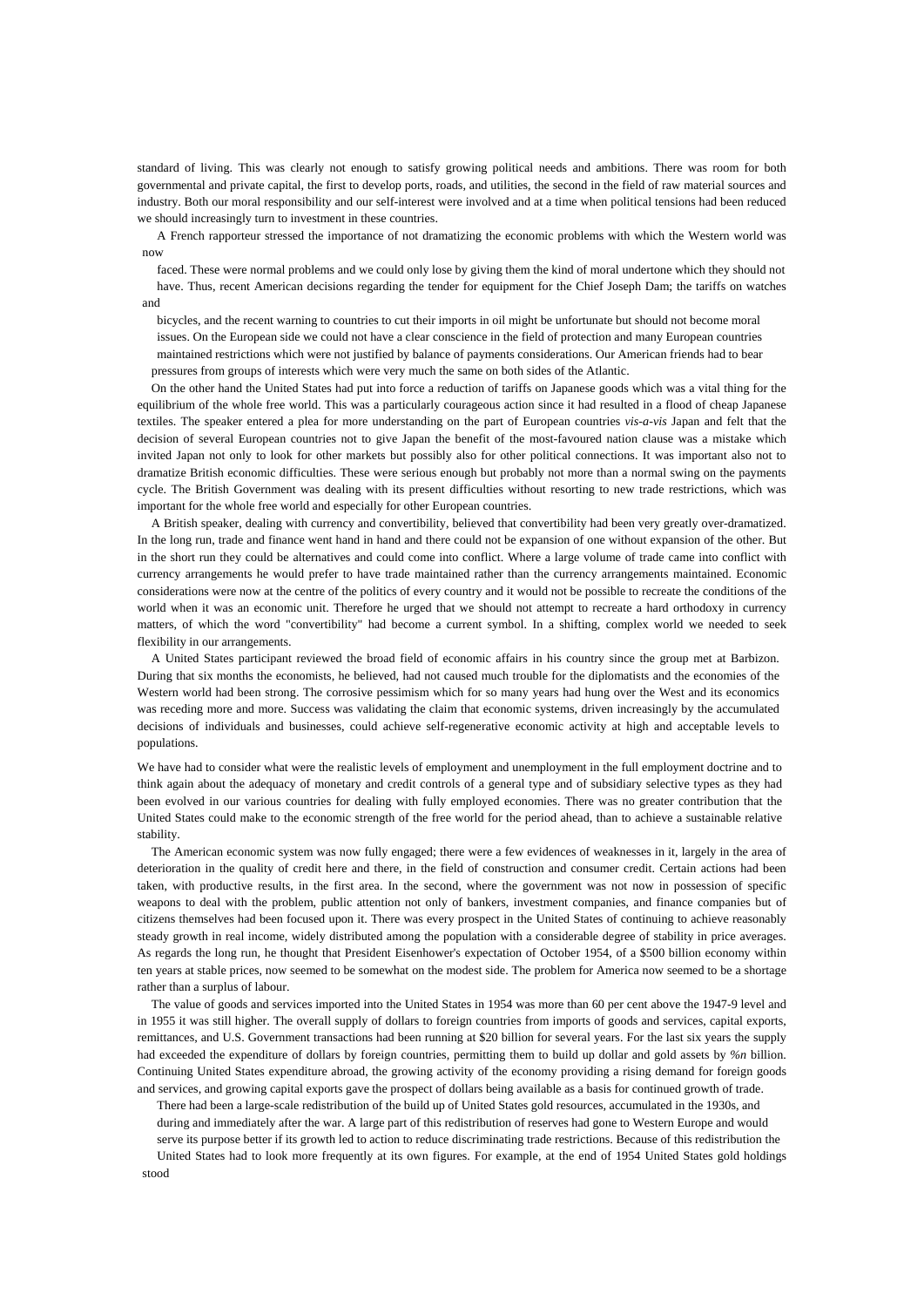at \$21-8 billion. At that time the amount of gold cover required by law against Federal Reserve notes and deposits was \$n-8 billion. That left the United States with free gold, so-called, in an amount about equal to \$10 billion. Short-term U.S. banking liabilities to foreign countries stood at \$11-2 billion, while U.S. short-term banking claims on foreign countries stood at \$1-4 billion. Roughly speaking, the difference between these two figures was about the same as the value of the U.S. free gold.

During the five years ending with 1954, gold and short-term dollar holdings of foreign countries of the free world had

increased by about \$9.6 billion, of which about \$8 billion was derived from gold and dollar transactions of these countries with

the United States and about *\$*1.6 billion from other sources, principally new gold production. Thus the policies which the United

States had pursued had, to a substantial degree, resulted in redistributing gold and dollar reserves in the direction of America's friends.

The speaker then reviewed the extent to which the President's policy announced in March 1954 had been implemented. There was the Trade Agreements Extension Act of 1954 which had extended the old law for one year. The United States had undertaken the negotiations with Japan and their results were put into effect on 10 September in the face of considerable protest from certain sectors of American industry. In those negotiations the U.S.A. had been joined by some, but not all, of its friends. The General Agreement on Tariffs and Trade had been revised and improved and it was hoped that, after a severe struggle, Congress would approve the Organization for Trade Go-operation, although the action of fourteen nations in invoking Article 35 of GATT against the Japanese would make this more difficult. The Customs Simplification Acts of 1953 and 1954 were already proving useful to foreign suppliers of the American market and the Bureau of the Customs had proceeded to make significant reforms in its operation. There had been two revisions of the tax laws designed to stimulate private capital investment abroad and action by the Board of Governors of the Federal Reserve System modifying the regulations relating to banking organizations authorized to do foreign banking business. An executive order establishing uniform procedures and regulations under the Buy American Act had been put into effect and the percentages applicable to the differentials sharply cut. While there had been a great deal of attention paid to the action taken regarding the generators for the Chief Joseph Dam in the West there had not been much publicity given to the contracts that had gone to foreign suppliers because of the reduction from 25 per cent to 6 and 10 per cent in the discrimination in favour of American companies.

The President had set up a Council on Foreign Economic Policy. The Trade Agreement Act of 1955 had been passed by Congress this year, giving the longest extension since 1948, and negotiations were now under way for a new round of tariff reductions early next year. Technical co-operation programmes had been advanced, the International Finance Corporation approved, and the Philippine Trade Treaty renegotiated.

It was perhaps believed that a nation capable of conceiving and executing the Marshall Plan could conceive and execute a trade policy which would somehow be able to avoid every specific case of domestic self-interest which arose. In fact the general record of the so-called escape clause, under which the bicycle action had been taken, was not a bad one. When the bicycle case came to the White House from the Tariff Commission, four out of five of the sitting commissioners had found that, within the meaning of the law, injury had been done to American industry. After very careful consideration of the case the President modified severely the remedy recommended by the Commission. Six years ago Europe was sending 15,000-20,000 bicycle units a year to the U.S.A. Last year they sent nearly a million and it could be expected that sales would continue on that level, and better, in the future. The action taken was not a restrictive import control but, at the most, a checking of the rate at which the market was being entered.

As to the psychological aspects of this matter, the speaker believed that, with the possible exception of the Canadian market, there was no more stable market, no market which Europeans could enter with greater assurance, than the American. There would always be the risk of infrequent cases like the bicycle case, when the market was penetrated at a rate to bring into operation Section 7 of the United States law, but this should not disrupt European plans for earning dollars on the American market.

The decision with respect to the Chief Joseph Dam had been a close one and rested on an exception in the President's executive order regarding an instance where the American product was produced in a labour surplus area; the executive order was not limited purely to the question whether the area had a 6 per cent unemployment rate or not. Such decisions involving the Buy American Act were taken only when absolutely necessary.

The oil import problem was also controversial. The Committee on Fuel Resources had recommended, in order adequately to spur domestic development, that it was necessary to have a policy for the sharing of the market. This was now in the process of discussion and it had been hoped that it would be possible to maintain a flexible situation in the industry itself to deal with the problem. Steel scrap had provided another problem recently and the rate at which scrap was being sucked out of the American market had led to a request by domestic industry to limit shipments out of the country. So far the government had declined to take action, but it was important to realize that the matter had reached a stage of serious discussion. In all these matters the United States would seek the maximum consultation with her friends abroad.

In the discussion arising from the foregoing survey a European participant expressed the view that, although there had indeed been a redistribution of reserves, the reserves of European countries were still dangerously small. Some people were, therefore,

afraid that, after a period of dramatic change, the United States might adopt a "business as usual" attitude towards these matters.

The United States had passed the Displaced Persons Act and the Refugees Act, and thus corrected to some extent the restrictive immigration quota. But this had been done by exceptional acts surrounded by exceptional conditions and provisos. They were an important contribution in the right direction but a grudging recognition of immediate needs rather than a change of policy. Both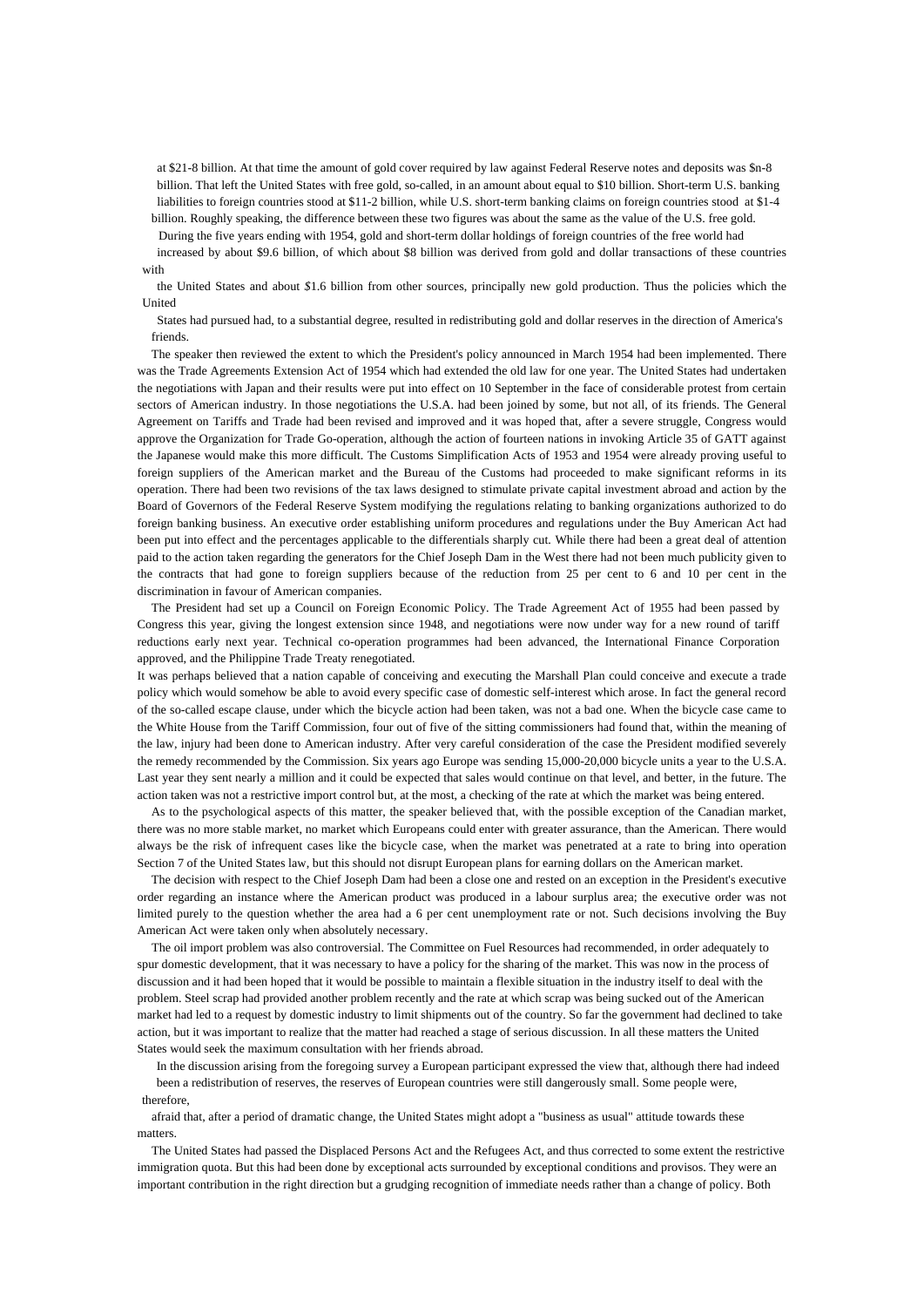Europe and the U.S.A. were in a dangerous position not only militarily but from an economic point of view, and could at a given moment be facing a hostile world. There was still an unbalance between Europe and the U.S.A. and a further large and rapid correction of the unbalance seemed absolutely necessary.

A Canadian speaker referred to the approach to a common market and, in welcoming it, felt some concern as to what kind offences might be put round it. It was to be hoped that, as the movement towards a common market in Europe gathered strength, it would be the pre-occupation of everybody that it should not perpetuate or increase protectionist and restrictionist measures against trade with other parts of the world, but that emphasis should be exclusively on freeing trade within the countries of Europe.

A Netherlands participant agreed that any increased protectionist tendency would be most undesirable and was certainly not the intention of the Europeans. In support of this there was the Benelux example where it was agreed that the average tariffs for the outside world, protecting the Benelux countries jointly, were never allowed to be higher on an average than existing tariffs had been in Holland and Belgium. That had led to Belgian tariffs being decreased in some cases. Some in Holland had been increased but the result for the outside world was that they remained the same or were lower. For the six countries it would probably be carried out in the same way.

There was some discussion on a point, raised by a German speaker, regarding invisible trade which seemed to be becoming more important between centres of economic gravity like the U.S.A. and Europe. It might be that measures such as raising the tourist allowance for free entry of goods might be more effective than concentrating on the difficult problem of reducing tariffs. A United States speaker explained that this had been part of the President's programme of March 1954, but had languished in the face of opposition from certain sections of industry which feared that considerable amounts of some commodities might be brought in on an organized basis. It remained, however, part of the programme and it might be possible to get it agreed. In summing up the discussions on the subject of convertibility a European participant felt that, whereas the problem of trade had been discussed at great length and with little or no disagreement, convertibility had been buried a little too quickly. When we used to talk about convertibility we talked about trade liberalization and the impression should not be allowed to gain weight that this objective had been given up. Full employment should be maintained and trade developed as fast as possible. But besides full employment and trade there was productivity, a vitally important factor for the world, and there was no other way of increasing productivity in the kind of world in which we lived except through producers meeting competition. Convertibility was precisely the way of enlarging the area of competition and of bringing, progressively, American competition to bear on European producers. We did not want to do this in such conditions that it would bring about unemployment and trade restrictions but we should move towards non-discrimination *vis-a-vis* the U.S.A. in a manner which would not endanger the results achieved.

It was possible that a contradiction would develop between the movement towards a European market and a movement towards convertibility. If a common market were created with a moderate tariff, American goods might be still more difficult to get into that market than they were before because producers within the community would benefit from the preference which would exist. Therefore the movement towards a common market should proceed under the conditions of as low a tariff as possible *vis-a-vis* the outside world, a customs union complete in a certain number of years and a simultaneous movement towards a multilateral system covering the free world by the progressive reduction of tariffs. Once resistance to the creation of a common market in Europe had been overcome we should be in a strong position to overcome the resistance to a reduction of tariffs *vis-a-vis* the outside world and should be very close to convertibility.

## *East-West Trade*

On this subject there was general agreement as to the difficult and seemingly small returns of trade with the Soviet bloc and particularly with China. There was little disagreement among the Western Powers regarding strategic items. The fact that 90 to 95 per cent of trade between the free world countries, amounting to some \$152 billion in 1954, was clearly in the non-strategic area at a time when military defence programmes required large shipments of strategical material within the Western Alliance, showed that the bulk of trade was free in so far as strategic controls were concerned. Behind the vague generalities about increasing trade, therefore, it was apparent that the Soviet Government was really interested in the strategic items and in getting the strategic list cut down. It seemed probable, also, that the communist countries might be hoping to obtain industrial equipment on a credit basis from the West.

We should have no illusions that there is much to gain and we should certainly not wish to become dependent on Eastern trade.

The orientation of the export trade of the Western countries had built up a system which made it of little interest, even to purely

economic interests, to undertake the more complicated, quasi-barter Eastern trade. Nor should we seriously think that we could

make the Eastern world dependent upon us.

A British speaker said that the Peking Government had tried to canalize trade with China through organizations that were really intended for communist propaganda. When commercial organizations insisted on avoiding this arrangement they obtained the consent of the Peking Government to communicate with them direct and arrange for missions to go to China. The Chinese Government would only give facilities for large parties and not to individuals who wished to go to China to transact trade. When large parties of businessmen arrived in China, the first offers made were for goods on the Embargo List, in order to induce firms in the United Kingdom to press for the removal of these items from the List and the Chinese would allege that others were not as strict as the United Kingdom in enforcing the Embargo List. Agreements were made to appear very important and received much publicity but, in fact, they generally had escape clauses and often came to nothing, in which case